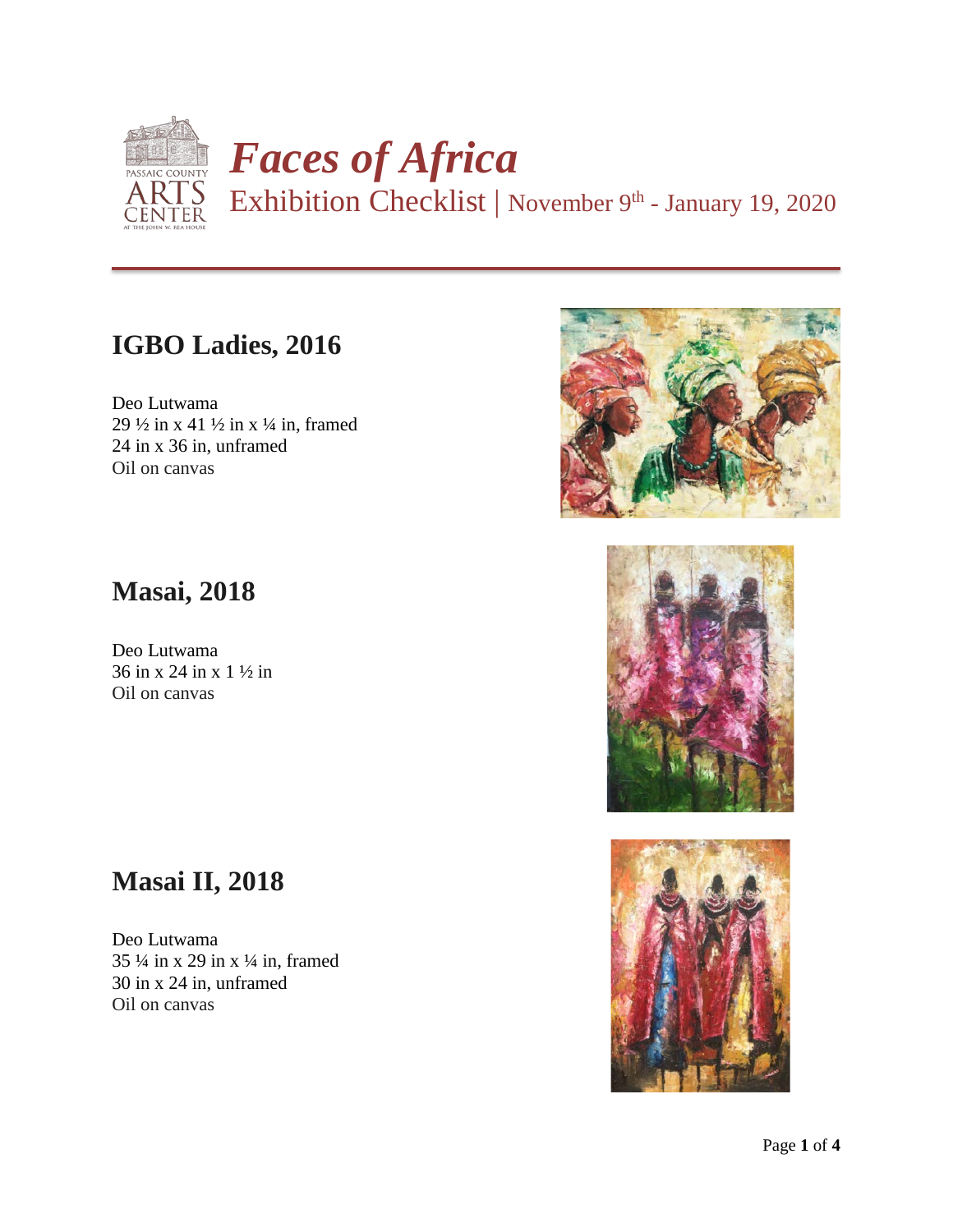### **Masai III, 2019**

Deo Lutwama 30 in x 10 x 1 ½ in Oil on canvas

### **Masai IV, 2018**

Deo Lutwama 29 ½ in x 41 ½ in x ¼ in, framed 24 in x 36 in, unframed Oil on canvas

#### **Forest Path, 2018**

Deo Lutwama 36 in x 24 in x 1 ½ in Oil on canvas

### **Trukana Maids, 2018**

Deo Lutwama 36 in x 24 in x 1 ½ in Oil on canvas







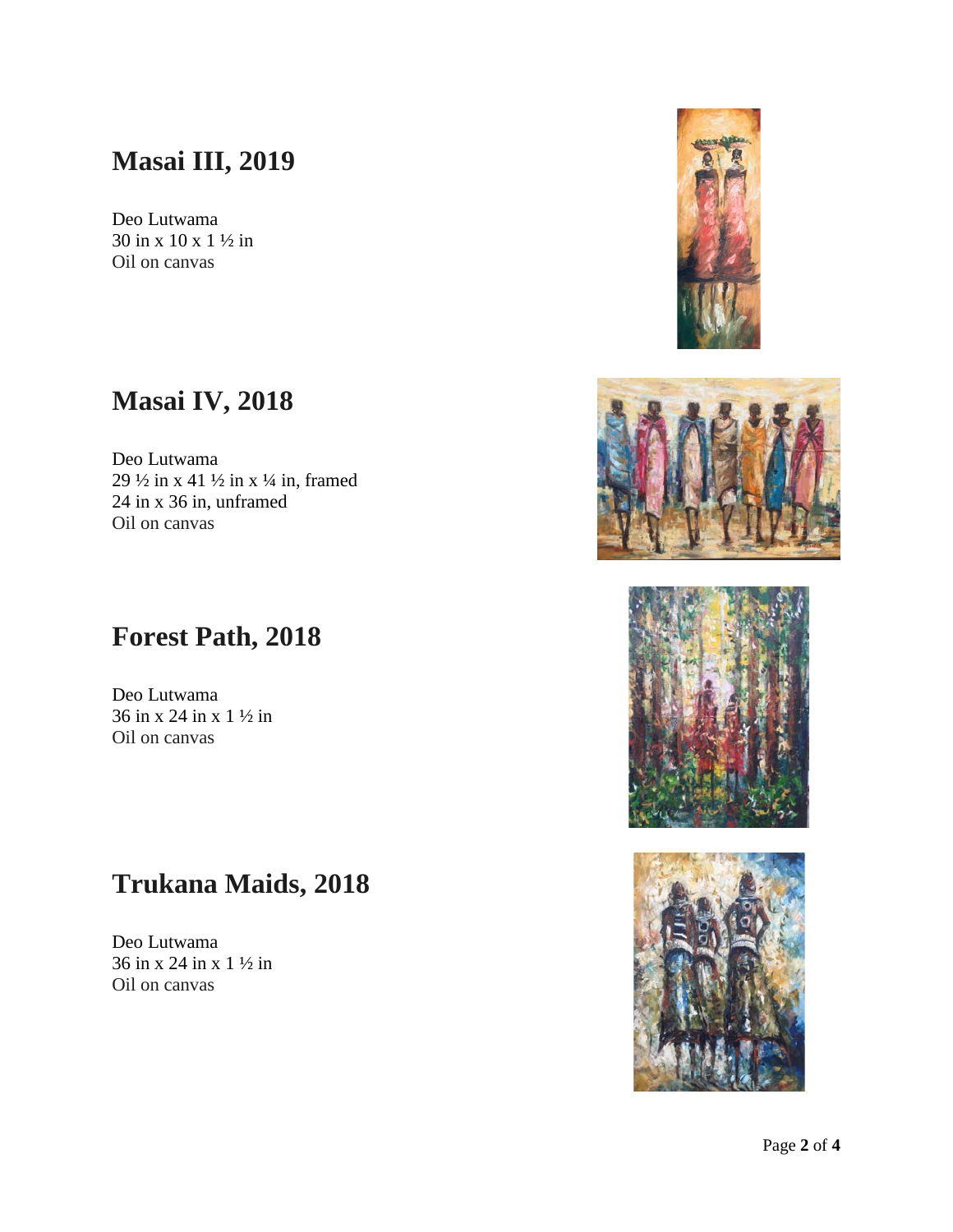### **Husking, 2017**

Deo Lutwama 41  $\frac{1}{2}$  in x  $\frac{29 \frac{1}{2}}{2}$  in x  $\frac{1}{4}$  in, framed 36 in x 24 in, unframed Oil on canvas

#### **Fish Mongers, 2017**

Deo Lutwama 29  $\frac{1}{2}$  in x 41  $\frac{1}{2}$  in x  $\frac{1}{4}$  in, framed 24 in x 36 in, unframed Oil on canvas

# **Mother and Child, 2017**

Deo Lutwama 48 in x 24 in Oil on canvas

### **Home Bound, 2018**

Deo Lutwama 41  $\frac{1}{2}$  in x  $\frac{29 \frac{1}{2}}{2}$  in x  $\frac{1}{4}$  in, framed 36 in x 24 in, unframed Oil on canvas